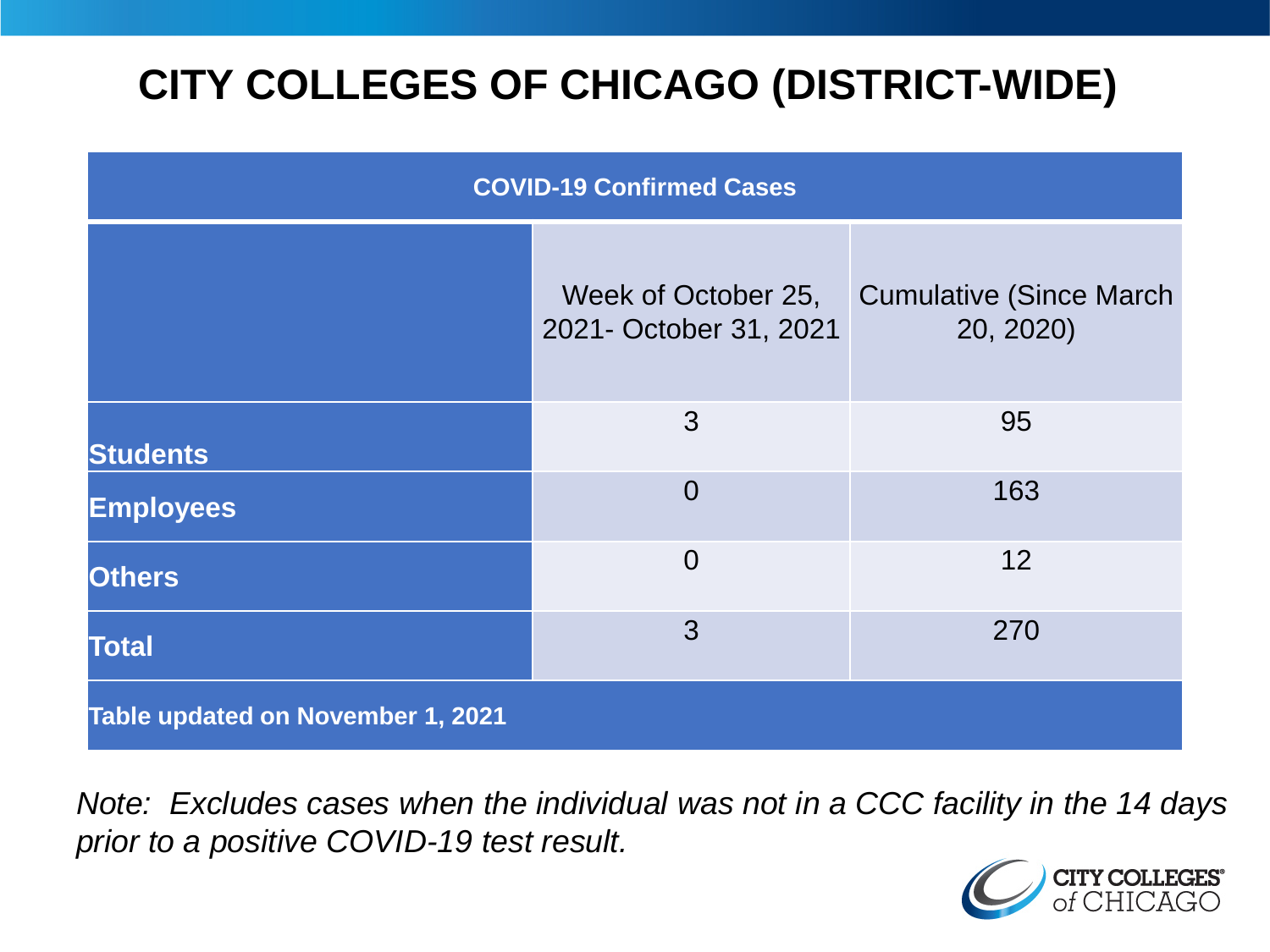### **DALEY COLLEGE**

| <b>COVID-19 Confirmed Cases</b>   |                                               |                                              |
|-----------------------------------|-----------------------------------------------|----------------------------------------------|
|                                   | Week of October 25,<br>2021- October 31, 2021 | <b>Cumulative (Since March)</b><br>20, 2020) |
| <b>Students</b>                   | $\mathbf 1$                                   | 8                                            |
| <b>Employees</b>                  | $\Omega$                                      | 20                                           |
| <b>Others</b>                     | $\overline{0}$                                | 1                                            |
| <b>Total</b>                      | 1                                             | 29                                           |
| Table updated on November 1, 2021 |                                               |                                              |

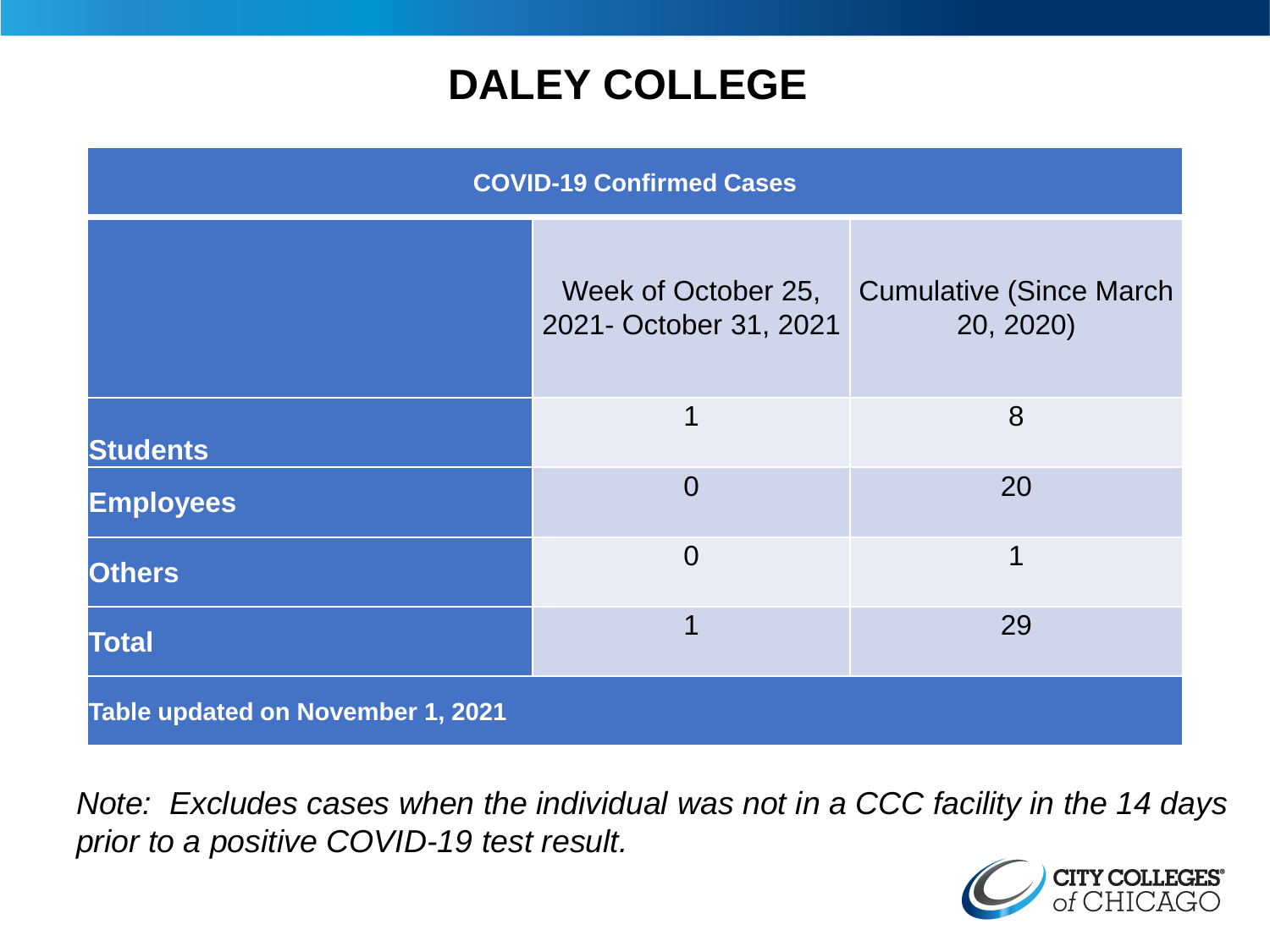### **HAROLD WASHINGTON COLLEGE**

| <b>COVID-19 Confirmed Cases</b>   |                                               |                                              |
|-----------------------------------|-----------------------------------------------|----------------------------------------------|
|                                   | Week of October 25,<br>2021- October 31, 2021 | <b>Cumulative (Since March)</b><br>20, 2020) |
| <b>Students</b>                   | $\overline{0}$                                | 14                                           |
| <b>Employees</b>                  | $\Omega$                                      | 15                                           |
| <b>Others</b>                     | $\overline{0}$                                | $\overline{2}$                               |
| <b>Total</b>                      | $\Omega$                                      | 31                                           |
| Table updated on November 1, 2021 |                                               |                                              |

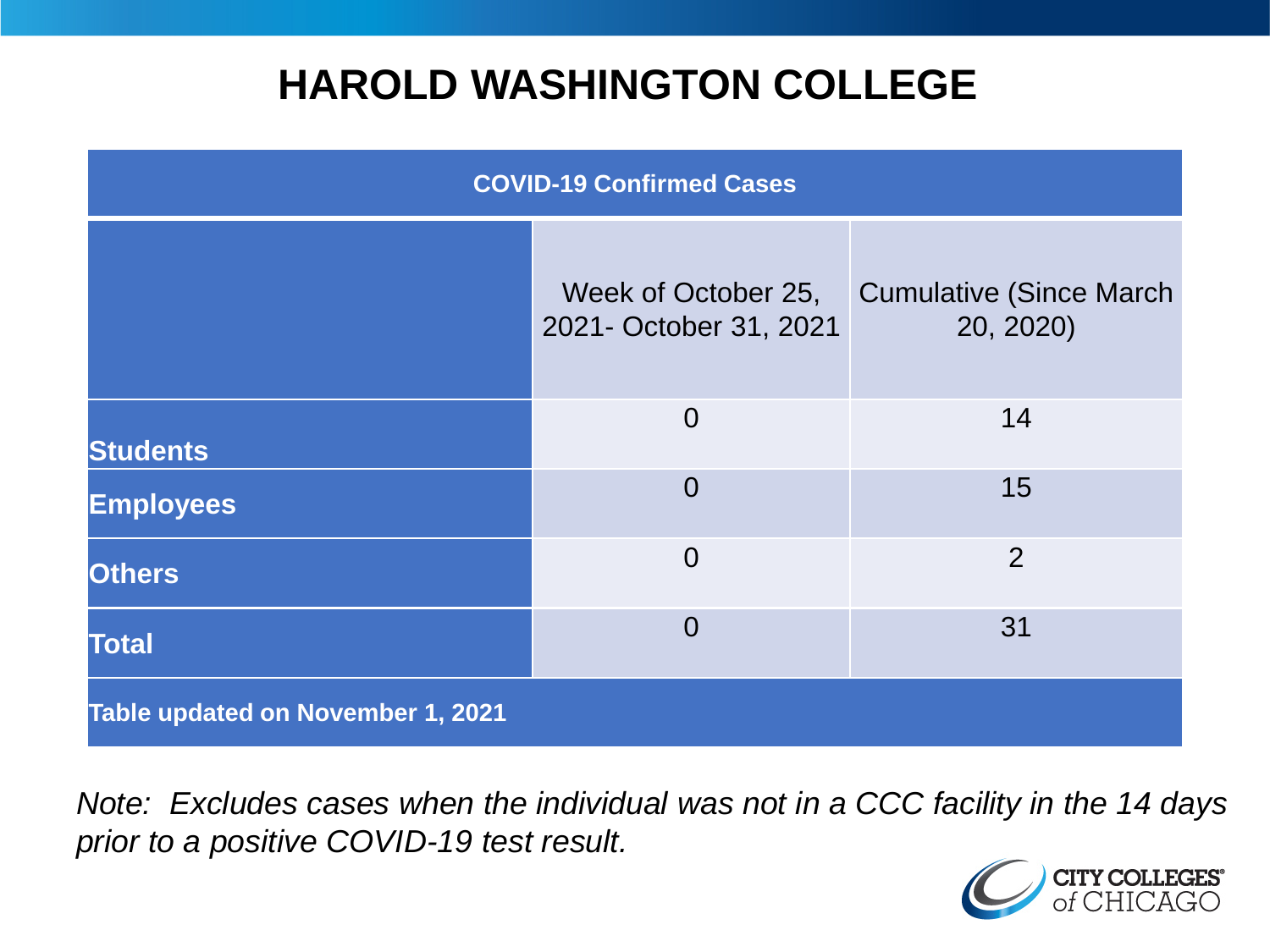### **KENNEDY-KING COLLEGE**

| <b>COVID-19 Confirmed Cases</b>   |                                               |                                              |
|-----------------------------------|-----------------------------------------------|----------------------------------------------|
|                                   | Week of October 25,<br>2021- October 31, 2021 | <b>Cumulative (Since March)</b><br>20, 2020) |
| <b>Students</b>                   | $\overline{0}$                                | 10                                           |
| <b>Employees</b>                  | $\overline{0}$                                | 33                                           |
| <b>Others</b>                     | $\overline{0}$                                | 1                                            |
| <b>Total</b>                      | $\overline{0}$                                | 44                                           |
| Table updated on November 1, 2021 |                                               |                                              |

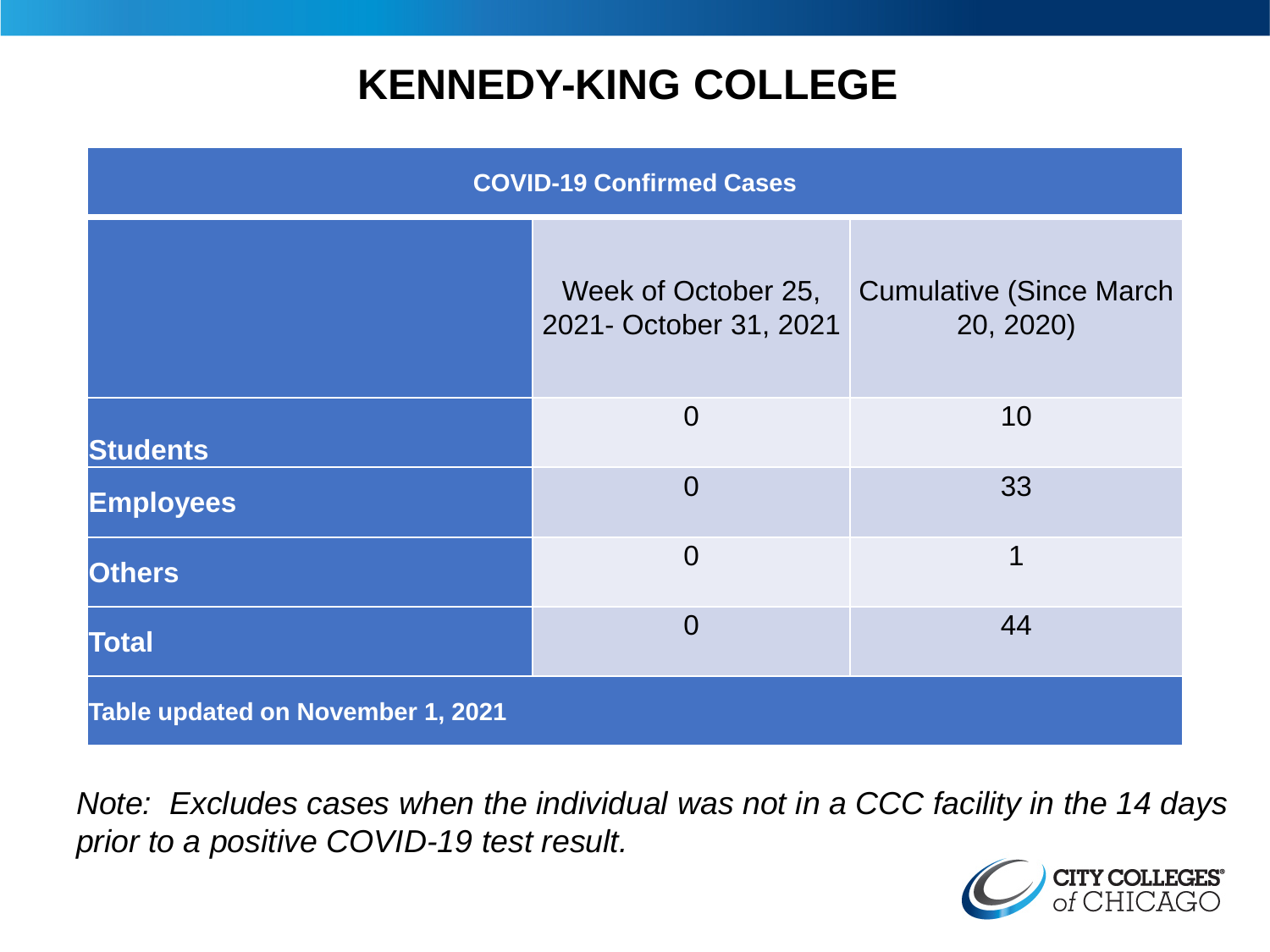# **MALCOLM X COLLEGE**

| <b>COVID-19 Confirmed Cases</b>   |                                               |                                              |
|-----------------------------------|-----------------------------------------------|----------------------------------------------|
|                                   | Week of October 25,<br>2021- October 31, 2021 | <b>Cumulative (Since March)</b><br>20, 2020) |
| <b>Students</b>                   | 1                                             | 40                                           |
| <b>Employees</b>                  | $\overline{0}$                                | 30                                           |
| <b>Others</b>                     | $\overline{0}$                                | $\overline{2}$                               |
| <b>Total</b>                      | 1                                             | 72                                           |
| Table updated on November 1, 2021 |                                               |                                              |

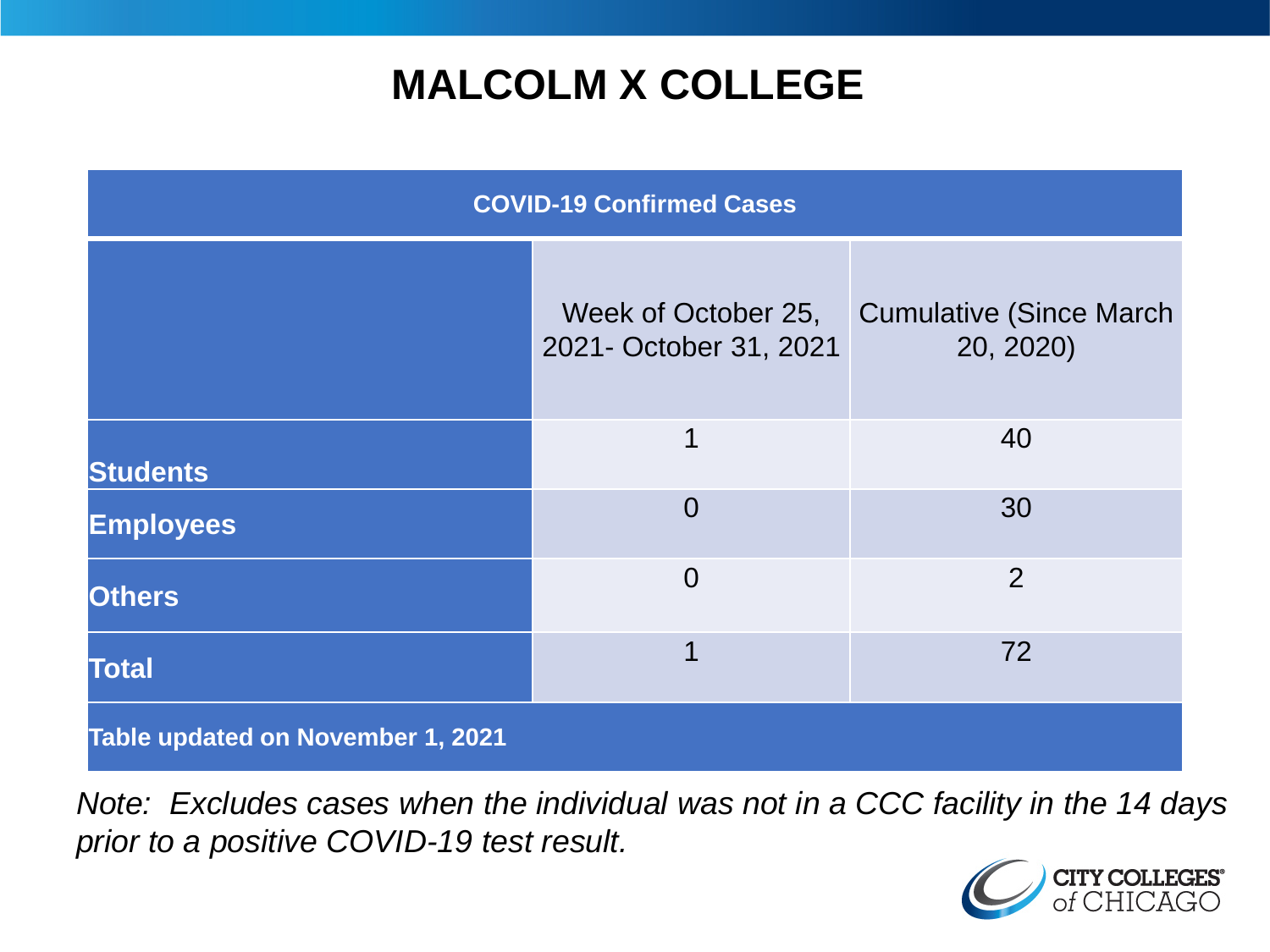# **OLIVE-HARVEY COLLEGE**

| <b>COVID-19 Confirmed Cases</b>   |                                               |                                              |
|-----------------------------------|-----------------------------------------------|----------------------------------------------|
|                                   | Week of October 25,<br>2021- October 31, 2021 | <b>Cumulative (Since March)</b><br>20, 2020) |
| <b>Students</b>                   | $\overline{0}$                                | $5\overline{)}$                              |
| <b>Employees</b>                  | $\Omega$                                      | 22                                           |
| <b>Others</b>                     | $\overline{0}$                                | 3                                            |
| <b>Total</b>                      | $\Omega$                                      | 30                                           |
| Table updated on November 1, 2021 |                                               |                                              |

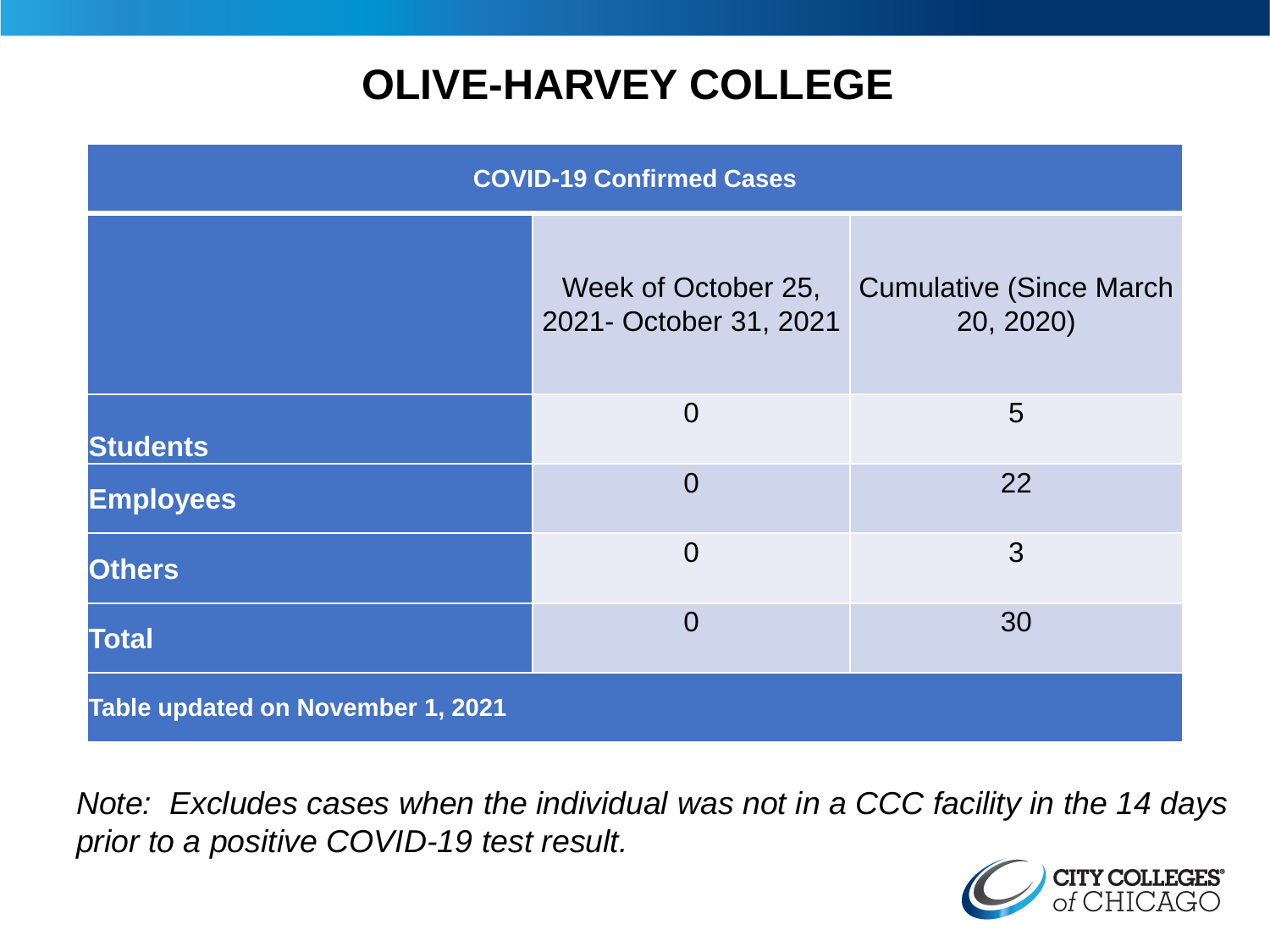### **TRUMAN COLLEGE**

| <b>COVID-19 Confirmed Cases</b>   |                                               |                                              |
|-----------------------------------|-----------------------------------------------|----------------------------------------------|
|                                   | Week of October 25,<br>2021- October 31, 2021 | <b>Cumulative (Since March)</b><br>20, 2020) |
| <b>Students</b>                   | $\overline{0}$                                | 9                                            |
| <b>Employees</b>                  | $\overline{0}$                                | 22                                           |
| <b>Others</b>                     | $\overline{0}$                                | $\overline{0}$                               |
| <b>Total</b>                      | $\overline{0}$                                | 31                                           |
| Table updated on November 1, 2021 |                                               |                                              |

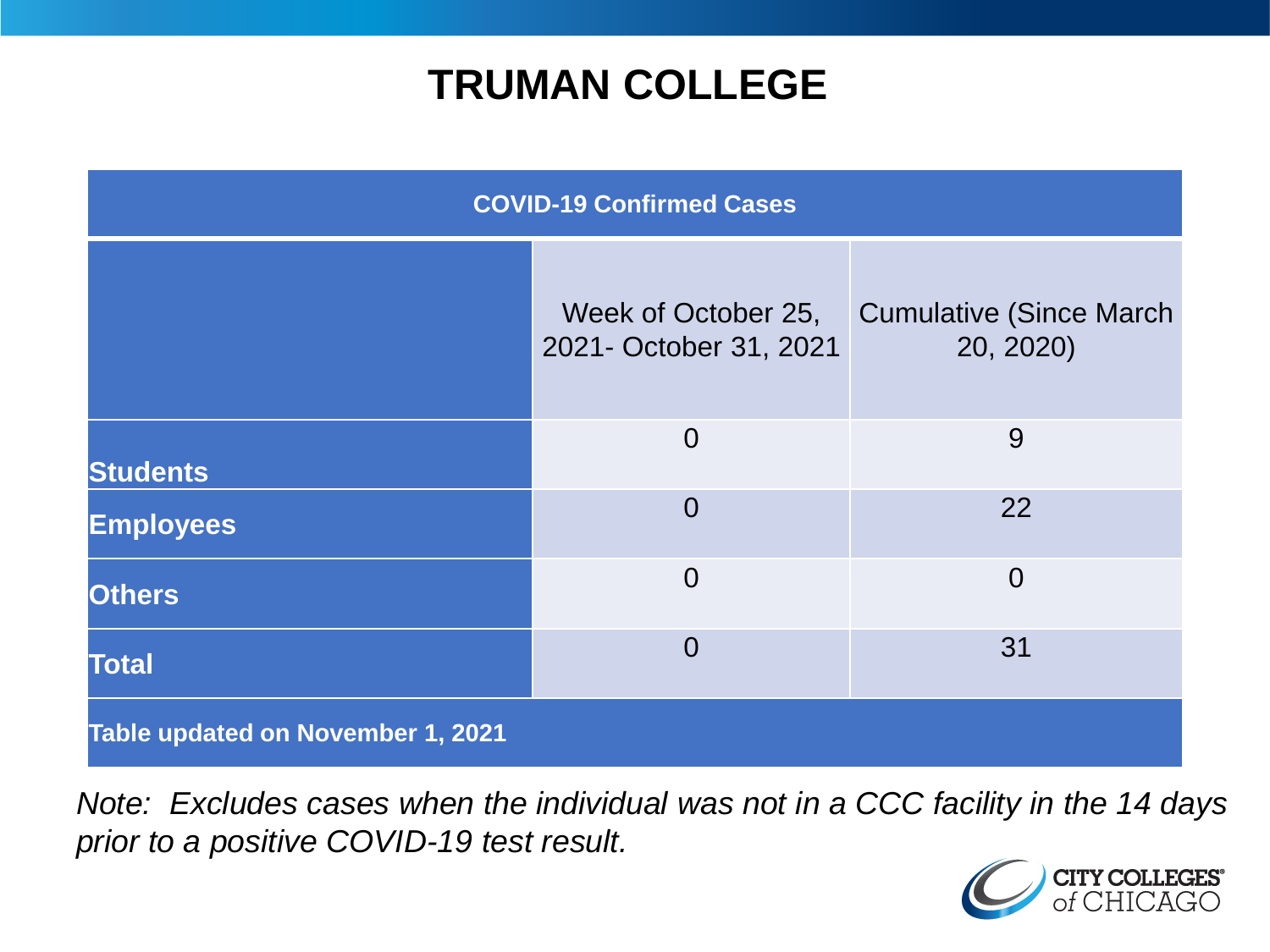### **WRIGHT COLLEGE**

| <b>COVID-19 Confirmed Cases</b>   |                                               |                                              |
|-----------------------------------|-----------------------------------------------|----------------------------------------------|
|                                   | Week of October 25,<br>2021- October 31, 2021 | <b>Cumulative (Since March)</b><br>20, 2020) |
| <b>Students</b>                   | 1                                             | 9                                            |
| <b>Employees</b>                  | $\overline{0}$                                | 20                                           |
| <b>Others</b>                     | $\overline{0}$                                | $\mathbf 1$                                  |
| <b>Total</b>                      | 1                                             | 30                                           |
| Table updated on November 1, 2021 |                                               |                                              |